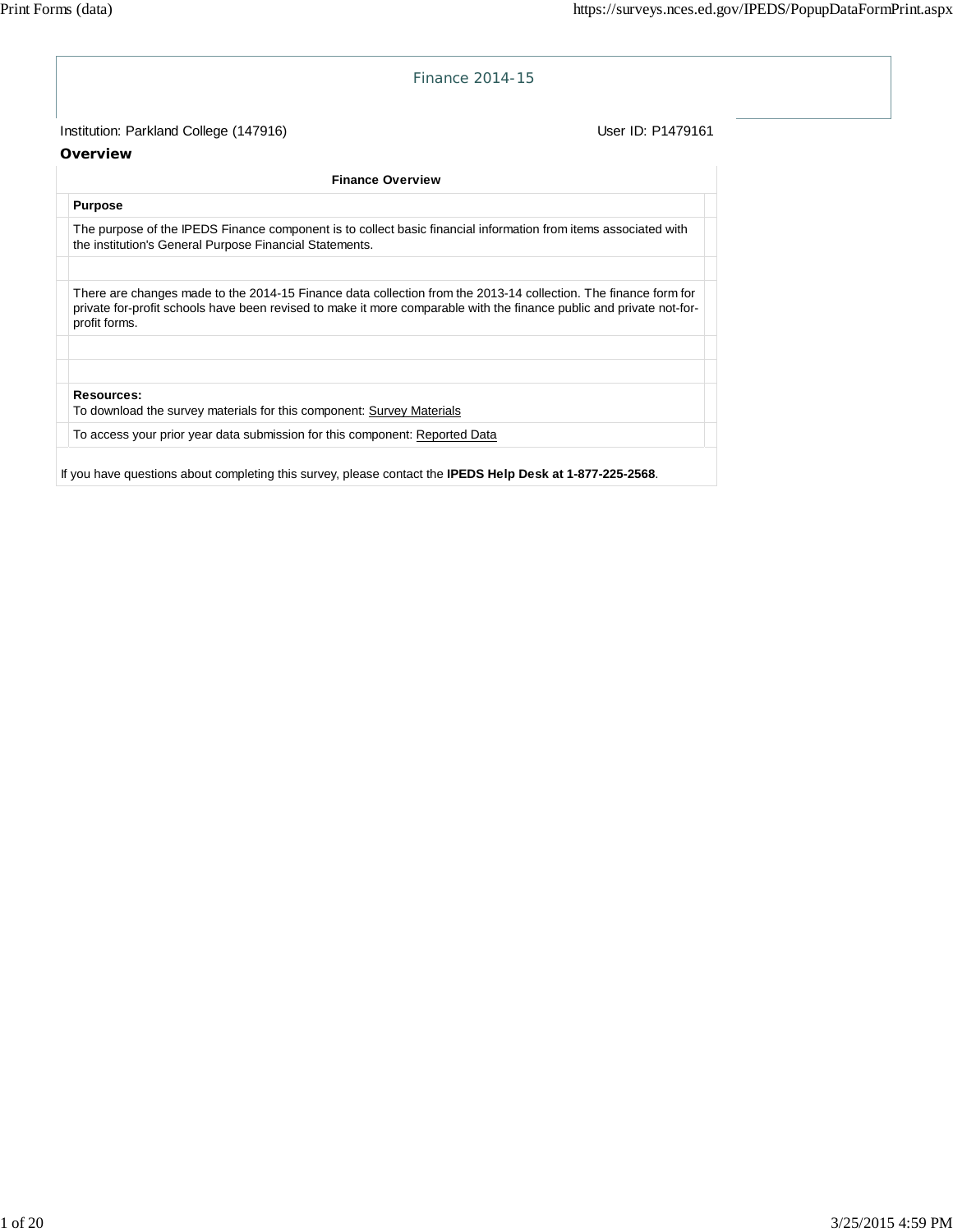# **Finance - Public institutions**

| <b>Reporting Standard</b>                                                                |                                                                                                                                                                                                  |  |  |  |
|------------------------------------------------------------------------------------------|--------------------------------------------------------------------------------------------------------------------------------------------------------------------------------------------------|--|--|--|
| Please indicate which reporting standards are used to prepare your financial statements: |                                                                                                                                                                                                  |  |  |  |
| ⊙                                                                                        | GASB (Governmental Accounting Standards Board), using standards of GASB 34 & 35                                                                                                                  |  |  |  |
| Ω                                                                                        | <b>FASB (Financial Accounting Standards Board)</b>                                                                                                                                               |  |  |  |
|                                                                                          | Please consult your business officer for the correct response before saving this screen. Your response to this<br>question will determine the forms you will receive for reporting finance data. |  |  |  |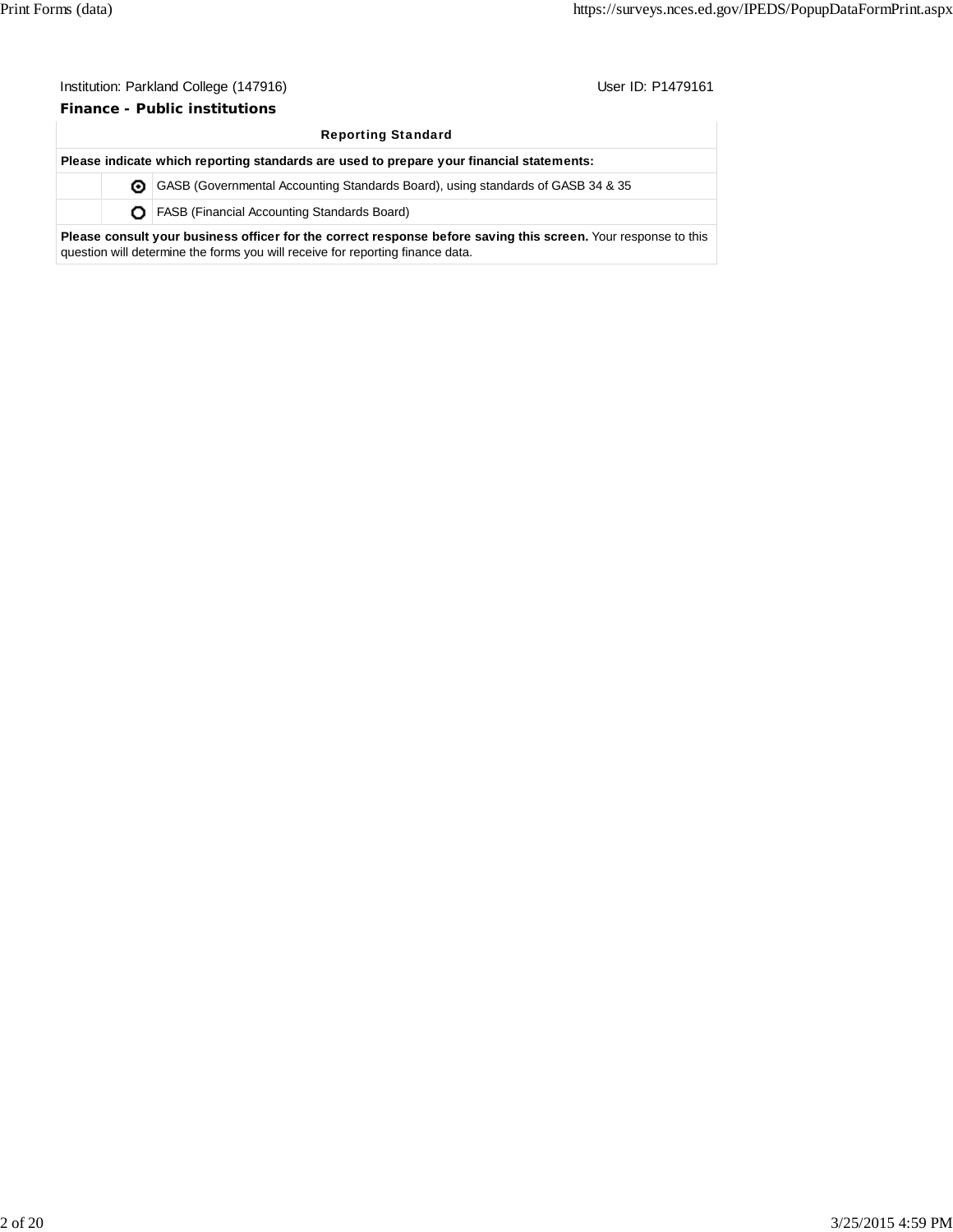# **Finance - Public institutions**

|                                                              |                                                                                                                                                                                                                                                                                            |    |                                                 | <b>General Information</b><br><b>GASB-Reporting Institutions (aligned form)</b> |                |                                         |      |  |
|--------------------------------------------------------------|--------------------------------------------------------------------------------------------------------------------------------------------------------------------------------------------------------------------------------------------------------------------------------------------|----|-------------------------------------------------|---------------------------------------------------------------------------------|----------------|-----------------------------------------|------|--|
| for details and references.                                  | To the extent possible, the finance data requested in this report should be provided from your institution's audited<br>General Purpose Financial Statements (GPFS). Please refer to the instructions specific to each screen of the survey                                                |    |                                                 |                                                                                 |                |                                         |      |  |
| 1. Fiscal Year Calendar                                      |                                                                                                                                                                                                                                                                                            |    |                                                 |                                                                                 |                |                                         |      |  |
|                                                              | This report covers financial activities for the 12-month fiscal year: (The fiscal year reported should be the most<br>recent fiscal year ending before October 1, 2014.)                                                                                                                   |    |                                                 |                                                                                 |                |                                         |      |  |
|                                                              | Beginning: month/year (MMYYYY)                                                                                                                                                                                                                                                             |    |                                                 | Month:                                                                          | $\overline{7}$ | Year:                                   | 2013 |  |
|                                                              | And ending: month/year (MMYYYY)                                                                                                                                                                                                                                                            |    |                                                 | Month:                                                                          | 6              | Year:                                   | 2014 |  |
| 2. Audit Opinion                                             |                                                                                                                                                                                                                                                                                            |    |                                                 |                                                                                 |                |                                         |      |  |
|                                                              | Did your institution receive an unqualified opinion on its General Purpose Financial Statements from your auditor for<br>the fiscal year noted above? (If your institution is audited only in combination with another entity, answer this question<br>based on the audit of that entity.) |    |                                                 |                                                                                 |                |                                         |      |  |
| ⊙                                                            | Unqualified                                                                                                                                                                                                                                                                                | O. | <b>C</b> Qualified<br>(Explain in<br>box below) |                                                                                 | O.             | Don't know<br>(Explain in<br>box below) |      |  |
| 3. Reporting Model                                           | GASB Statement No. 34 offers three alternative reporting models for special-purpose governments like colleges and<br>universities. Which model is used by your institution?                                                                                                                |    |                                                 |                                                                                 |                |                                         |      |  |
| О                                                            | <b>Business Type Activities</b>                                                                                                                                                                                                                                                            |    |                                                 |                                                                                 |                |                                         |      |  |
| о                                                            | Governmental Activities                                                                                                                                                                                                                                                                    |    |                                                 |                                                                                 |                |                                         |      |  |
| ⊙                                                            | Governmental Activities with Business-Type Activities                                                                                                                                                                                                                                      |    |                                                 |                                                                                 |                |                                         |      |  |
| 4. Intercollegiate Athletics<br>treated as student services? | If your institution participates in intercollegiate athletics, are the expenses accounted for as auxiliary enterprises or                                                                                                                                                                  |    |                                                 |                                                                                 |                |                                         |      |  |
| ⊙                                                            | Auxiliary enterprises                                                                                                                                                                                                                                                                      |    |                                                 |                                                                                 |                |                                         |      |  |
| о                                                            | Student services                                                                                                                                                                                                                                                                           |    |                                                 |                                                                                 |                |                                         |      |  |
| о                                                            | Does not participate in intercollegiate athletics                                                                                                                                                                                                                                          |    |                                                 |                                                                                 |                |                                         |      |  |
| O                                                            | Other (specify in box below)                                                                                                                                                                                                                                                               |    |                                                 |                                                                                 |                |                                         |      |  |
| <b>5. Endowment Assets</b>                                   | Does this institution or any of its foundations or other affiliated organizations own endowment assets ?                                                                                                                                                                                   |    |                                                 |                                                                                 |                |                                         |      |  |
| ⊙                                                            | Yes - (report endowment assets)                                                                                                                                                                                                                                                            |    |                                                 |                                                                                 |                |                                         |      |  |
| о                                                            | No                                                                                                                                                                                                                                                                                         |    |                                                 |                                                                                 |                |                                         |      |  |
|                                                              |                                                                                                                                                                                                                                                                                            |    |                                                 |                                                                                 |                |                                         |      |  |
|                                                              | You may use the space below to provide context for the data you've reported above.                                                                                                                                                                                                         |    |                                                 |                                                                                 |                |                                         |      |  |
|                                                              |                                                                                                                                                                                                                                                                                            |    |                                                 |                                                                                 |                |                                         |      |  |
|                                                              |                                                                                                                                                                                                                                                                                            |    |                                                 |                                                                                 |                |                                         |      |  |
|                                                              |                                                                                                                                                                                                                                                                                            |    |                                                 |                                                                                 |                |                                         |      |  |
|                                                              |                                                                                                                                                                                                                                                                                            |    |                                                 |                                                                                 |                |                                         |      |  |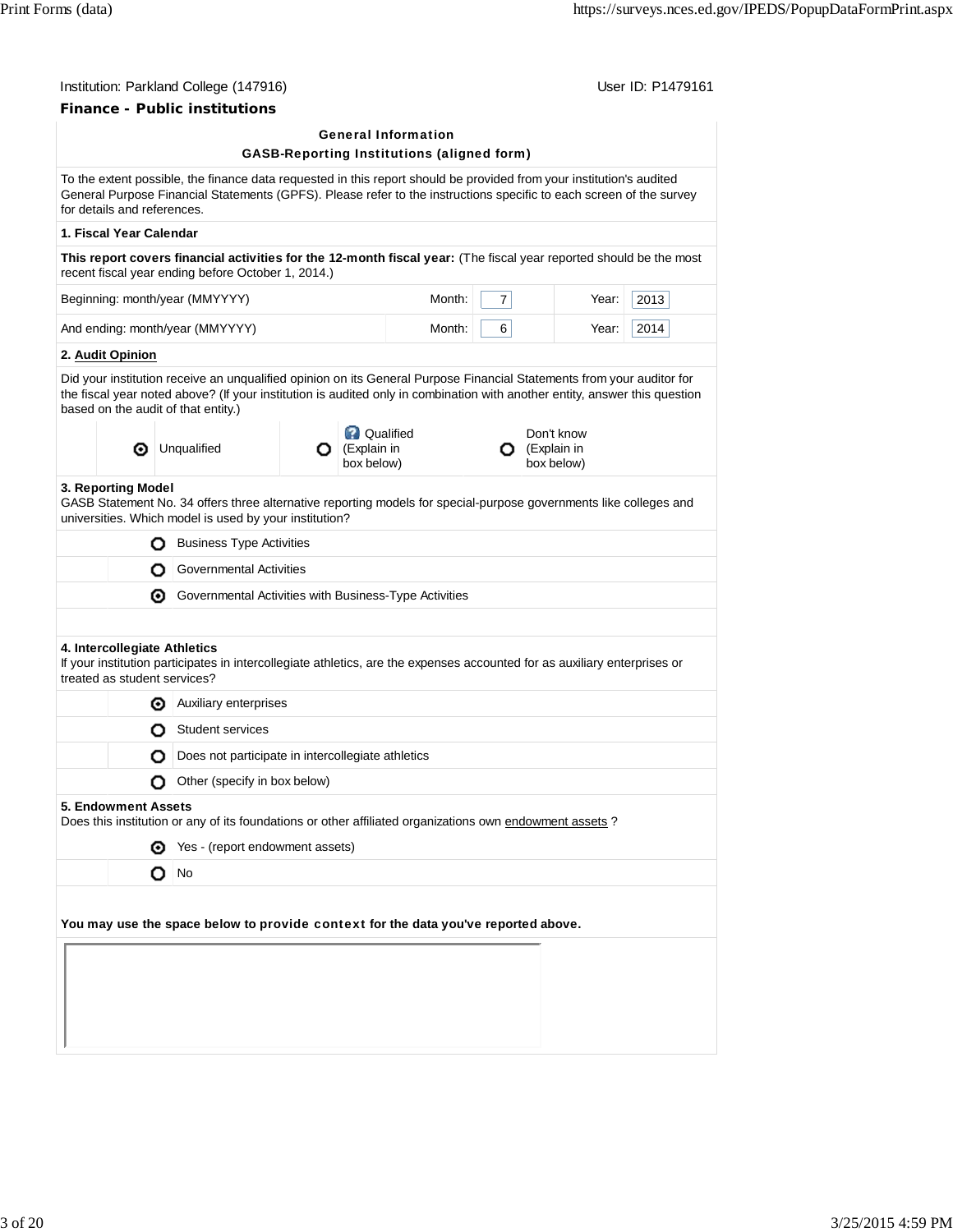# Institution: Parkland College (147916) User ID: P1479161

### **Part A - Statement of Financial Position**

#### Fiscal Year: July 1, 2013 - June 30, 2014

### **If your institution is a parent institution then the amounts reported in Parts A and D should include ALL of your child institutions**

| Line no. |                                                 | Current year amount | Prior year amount |
|----------|-------------------------------------------------|---------------------|-------------------|
|          | <b>Current Assets</b>                           |                     |                   |
| 01       | Total current assets                            | 56,179,458          | 77,600,246        |
|          | Noncurrent Assets                               |                     |                   |
| 31       | Depreciable capital assets, net of depreciation | 114,632,727         | 91,394,697        |
| 04       | Other noncurrent assets<br>$CV=[A05-A31]$       | 0                   |                   |
| 05       | Total noncurrent assets                         | 114,632,727         | 91,394,697        |
| 06       | Total assets<br>$CV=(AO1+AO5)$                  | 170,812,185         | 168,994,943       |
|          | <b>Current Liabilities</b>                      |                     |                   |
| 07       | Long-term debt, current portion                 | 13,385,244          | 9,005,938         |
| 08       | Other current liabilities<br>$CV=(A09-A07)$     | 0                   |                   |
| 09       | <b>Total current liabilities</b>                | 13,385,244          | 9,005,938         |
|          | Noncurrent Liabilities                          |                     |                   |
| 10       | Long-term debt                                  | 64,519,604          | 65,414,268        |
| 11       | Other noncurrent liabilities<br>$CV=(A12-A10)$  | 1,652,514           | 1,692,479         |
| 12       | Total noncurrent liabilities                    | 66,172,118          | 67,106,747        |
| 13       | <b>Total liabilities</b><br>$CV=(AO9+A12)$      | 79,557,362          | 76,112,685        |
|          | <b>Net Assets</b>                               |                     |                   |
| 14       | Invested in capital assets, net of related debt | 64,274,696          | 57,605,441        |
| 15       | Restricted-expendable                           | 12,288,315          | 12,112,191        |
| 16       | Restricted-nonexpendable                        | $\mathbf 0$         |                   |
| 17       | Unrestricted<br>$CV=[A18-(A14+A15+A16)]$        | 14,691,812          | 23, 164, 626      |
| 18       | Total net assets<br>$CV=(AO6-A13)$              | 91,254,823          | 92,882,258        |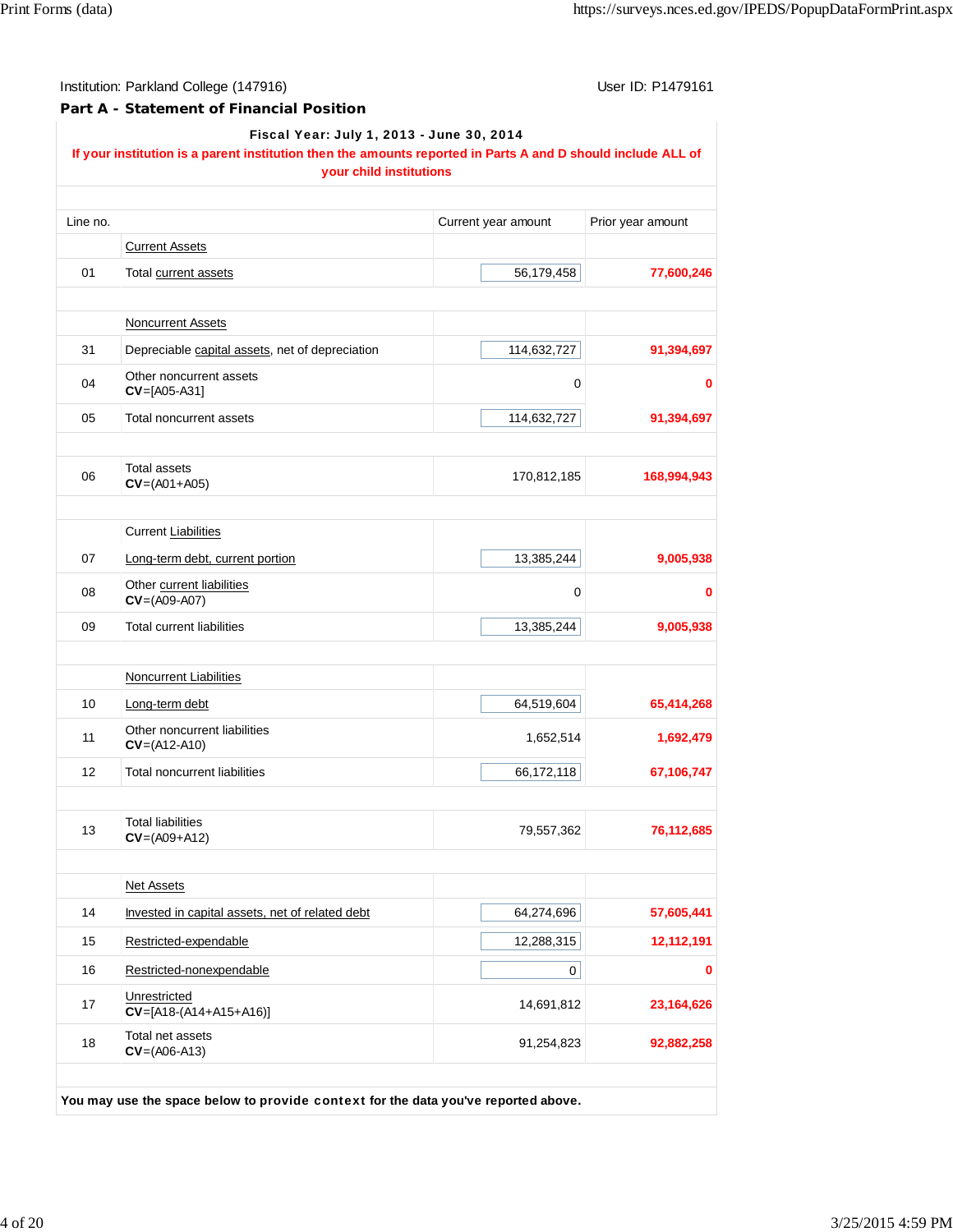|--|--|--|--|--|--|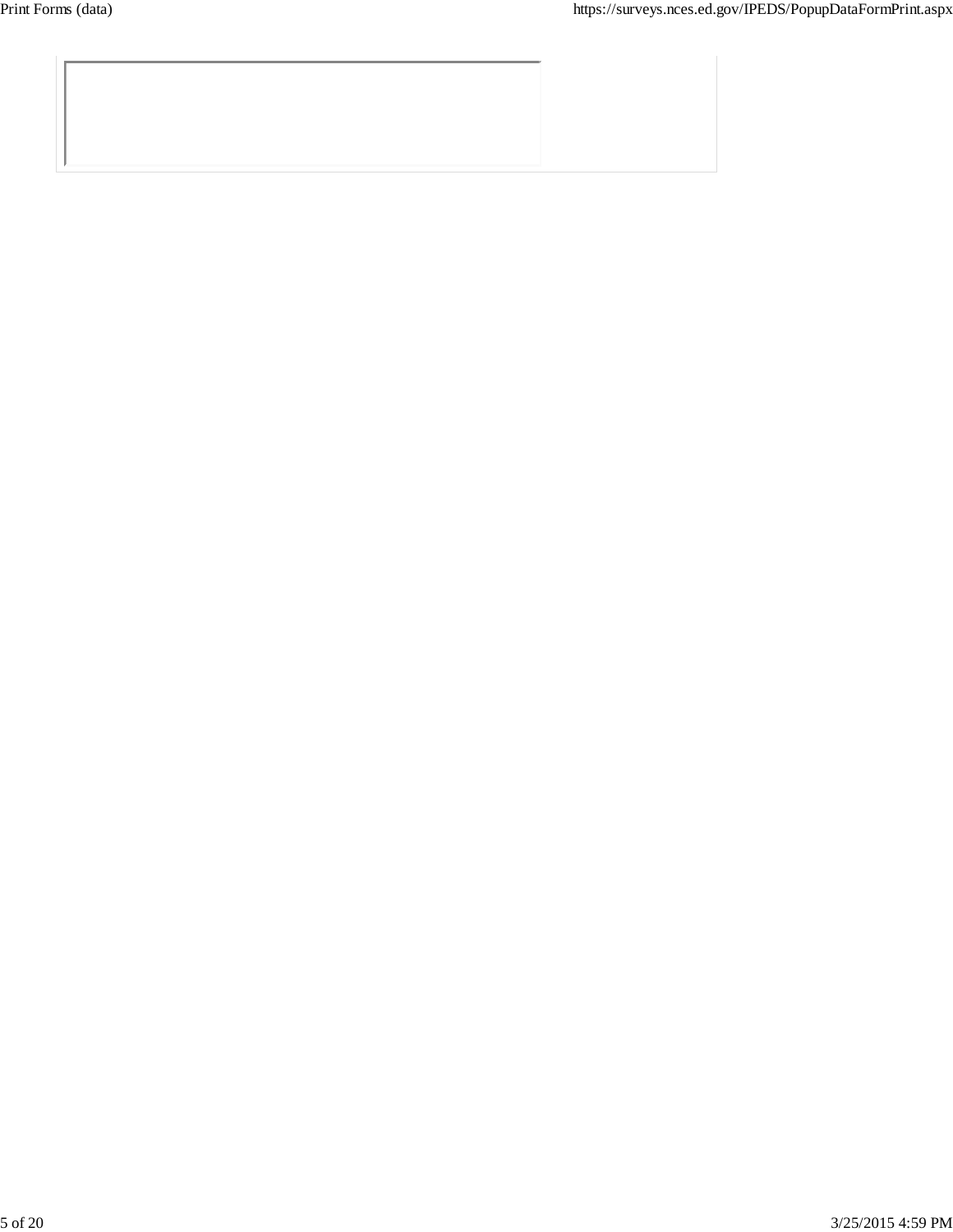### **Part A - Statement of Financial Position (Page 2)**

Fiscal Year: July 1, 2013 - June 30, 2014

| Line No. | Description                                                           | Ending balance | Prior year<br>Ending balance |
|----------|-----------------------------------------------------------------------|----------------|------------------------------|
|          | <b>Capital Assets</b>                                                 |                |                              |
|          |                                                                       |                |                              |
| 21       | Land and land improvements                                            | 1,841,745      | 1,841,745                    |
| 22       | Infrastructure                                                        | 31,724,068     | 32,475,170                   |
| 23       | <b>Buildings</b>                                                      | 77,207,562     | 60,720,545                   |
| 32       | Equipment, including art and library collections                      | 19,574,469     | 16,962,389                   |
| 27       | Construction in progress                                              | 43,816,566     | 32,746,723                   |
|          | <b>Total for Plant, Property and Equipment</b><br>$CV = (A21 +  A27)$ | 174,164,410    | 144,746,572                  |
| 28       | Accumulated depreciation                                              | 59,531,683     | 53,351,875                   |
| 33       | Intangible assets, net of accumulated amortization                    | 0              | 0                            |
| 34       | Other capital assets                                                  | 0              | 0                            |

#### **You may use the space below to** provide context **for the data you've reported above.**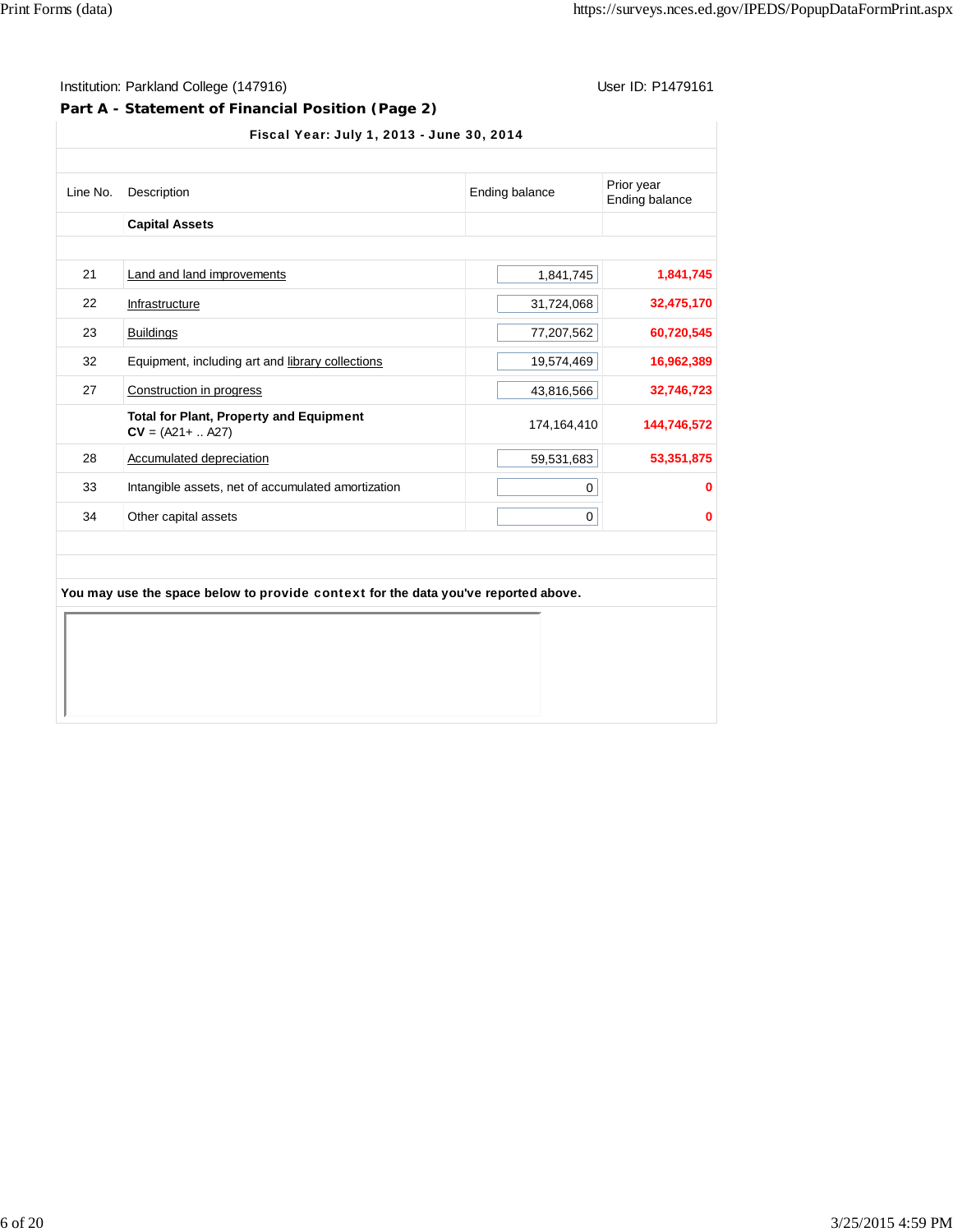# **Part E - Scholarships and Fellowships**

#### Fiscal Year: July 1, 2013 - June 30, 2014

# DO NOT REPORT FEDERAL DIRECT STUDENT LOANS (FDSL) ANYWHERE IN THIS SECTION

| Line<br>No.      | <b>Scholarships and Fellowships</b>                                                | <b>Current year</b><br>amount | Prior year<br>amount |
|------------------|------------------------------------------------------------------------------------|-------------------------------|----------------------|
| 01               | Pell grants (federal)                                                              | 11,645,663                    | 12,724,392           |
| 02               | Other federal grants (Do NOT include FDSL amounts)                                 | 177,920                       | 199,065              |
| 03               | Grants by state government                                                         | $\mathbf 0$                   | 0                    |
| 04               | Grants by local government                                                         | 0                             | $\bf{0}$             |
| 05               | Institutional grants from restricted resources                                     | $\overline{0}$                | $\bf{0}$             |
| 06               | Institutional grants from unrestricted resources<br>$CV=[E07-(E01++E05)]$          | $\Omega$                      | 1,379,646            |
| 07               | Total gross scholarships and fellowships                                           | 11,823,583                    | 14,303,103           |
|                  |                                                                                    |                               |                      |
|                  | <b>Discounts and Allowances</b>                                                    |                               |                      |
| 08               | Discounts and allowances applied to tuition and fees                               | 11,823,583                    | 14,303,103           |
| 09               | Discounts and allowances applied to sales and services of<br>auxiliary enterprises | $\mathbf 0$                   | 0                    |
| 10 <sup>10</sup> | Total discounts and allowances<br>$CV = (E08 + E09)$                               | 11,823,583                    | 14,303,103           |
|                  |                                                                                    |                               |                      |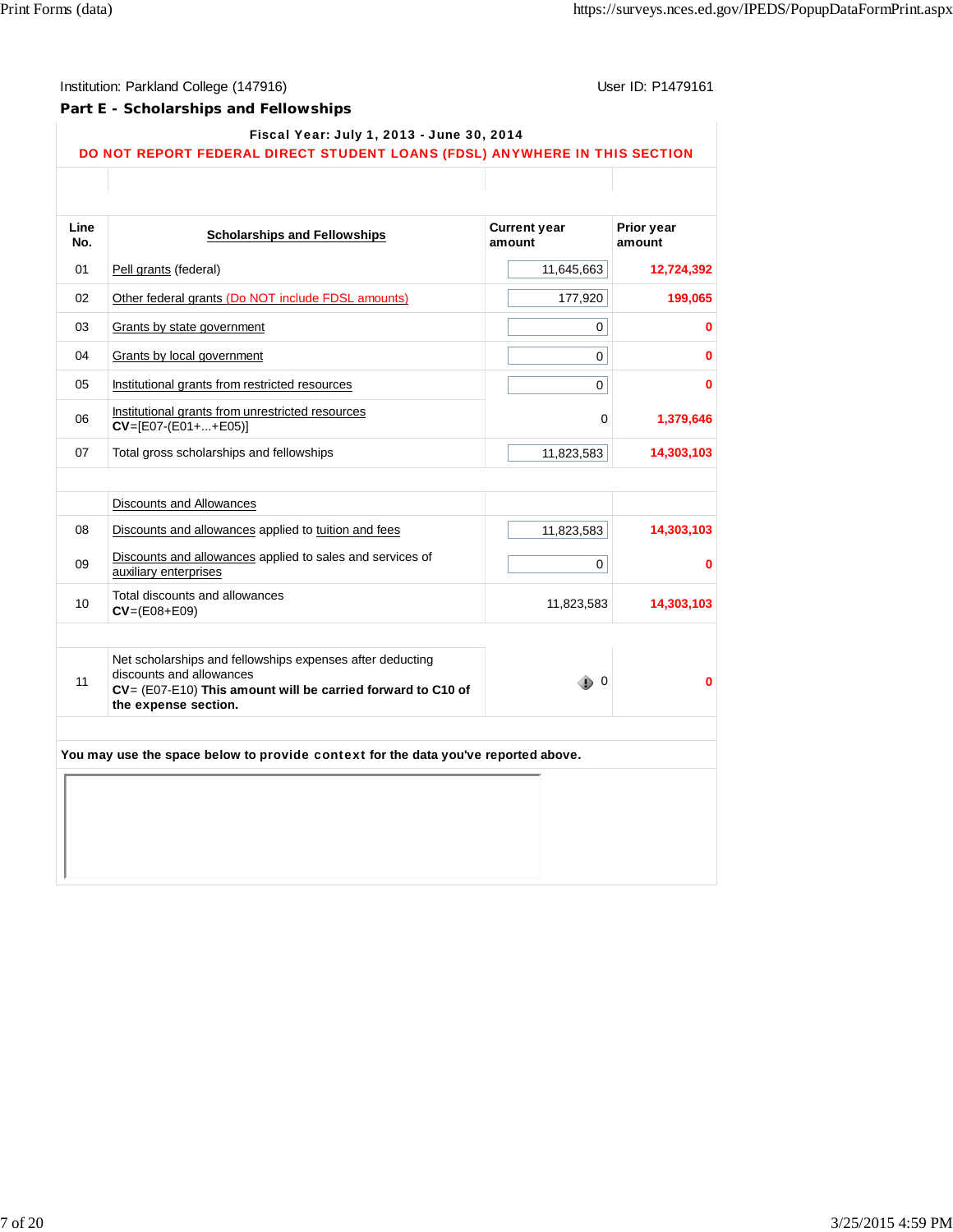# Institution: Parkland College (147916) Contract College (147916)

# **Part B - Revenues and Other Additions**

| Fiscal Year: July 1, 2013 - June 30, 2014 |  |  |  |  |
|-------------------------------------------|--|--|--|--|
|                                           |  |  |  |  |

| Line No. |     | <b>Source of Funds</b>                                                                   | <b>Current year amount</b> | Prior year amount |
|----------|-----|------------------------------------------------------------------------------------------|----------------------------|-------------------|
|          |     | <b>Operating Revenues</b>                                                                |                            |                   |
| 01       |     | Tuition and fees, after deducting discounts and allowances                               | 16,928,643                 | 17,795,993        |
|          |     | Grants and contracts - operating                                                         |                            |                   |
| 02       |     | Federal operating grants and contracts                                                   | $\mathbf 0$                | $\bf{0}$          |
| 03       |     | State operating grants and contracts                                                     | $\mathbf 0$                | 0                 |
| 04       |     | Local government/private operating grants and contracts                                  | $\Omega$                   | $\mathbf 0$       |
|          | 04a | Local government operating grants and contracts                                          | 0                          | $\bf{0}$          |
|          | 04b | Private operating grants and contracts                                                   | 0                          | $\mathbf 0$       |
| 05       |     | Sales and services of auxiliary enterprises,<br>after deducting discounts and allowances | 5,158,067                  | 5,015,111         |
| 26       |     | Sales and services of educational activities                                             | 0                          | 0                 |
| 08       |     | Other sources - operating (CV)<br>$CV=[B09-(B01++B26)]$                                  | 1,169,026                  | 1,677,895         |
| 09       |     | Total operating revenues                                                                 | 23,255,736                 | 24.488.999        |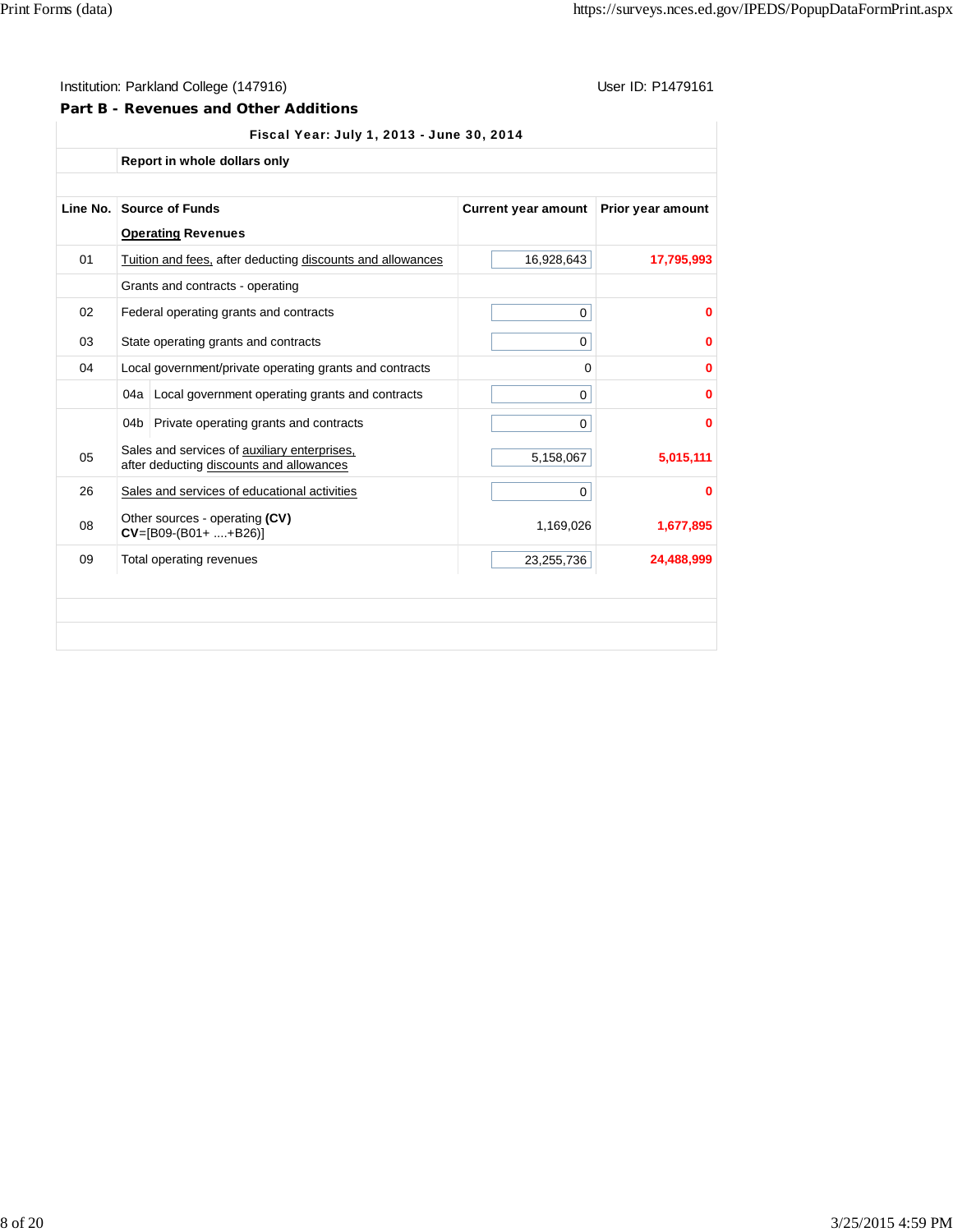### **Part B - Revenues and Other Additions**

Fiscal Year: July 1, 2013 - June 30, 2014

| Line<br>No. | Source of funds                                                                   | <b>Current year</b><br>amount | Prior year<br>amount |
|-------------|-----------------------------------------------------------------------------------|-------------------------------|----------------------|
|             | <b>Nonoperating Revenues</b>                                                      |                               |                      |
| 10          | Federal appropriations                                                            | $\mathbf 0$                   | 0                    |
| 11          | State appropriations                                                              | 5,917,425                     | 6,238,388            |
| 12          | Local appropriations, education district taxes, and similar support               | 24,962,462                    | 25,000,156           |
|             | Grants-nonoperating                                                               |                               |                      |
| 13          | Federal nonoperating grants Do NOT include Federal Direct<br><b>Student Loans</b> | 23,825,597                    | 26,438,764           |
| 14          | State nonoperating grants                                                         | 4,728,242                     | 4,694,797            |
| 15          | Local government nonoperating grants                                              | 0                             | 0                    |
| 16          | Gifts, including contributions from affiliated organizations                      | 13,072,895                    | 12,311,217           |
| 17          | Investment income                                                                 | 87,547                        | 104,825              |
| 18          | Other nonoperating revenues<br>$CV=[B19-(B10++B17)]$                              | $\mathbf 0$                   | $\bf{0}$             |
| 19          | Total nonoperating revenues                                                       | 72,594,168                    | 74,788,147           |
| 27          | Total operating and nonoperating revenues CV=[B19+B09]                            | 95,849,904                    | 99,277,146           |
| 28          | 12-month Student FTE from E12                                                     | 6,903                         | 7,326                |
| 29          | Total operating and nonoperating revenues per student FTE<br>CV=[B27/B28]         | 13,885                        | 13,551               |
|             |                                                                                   |                               |                      |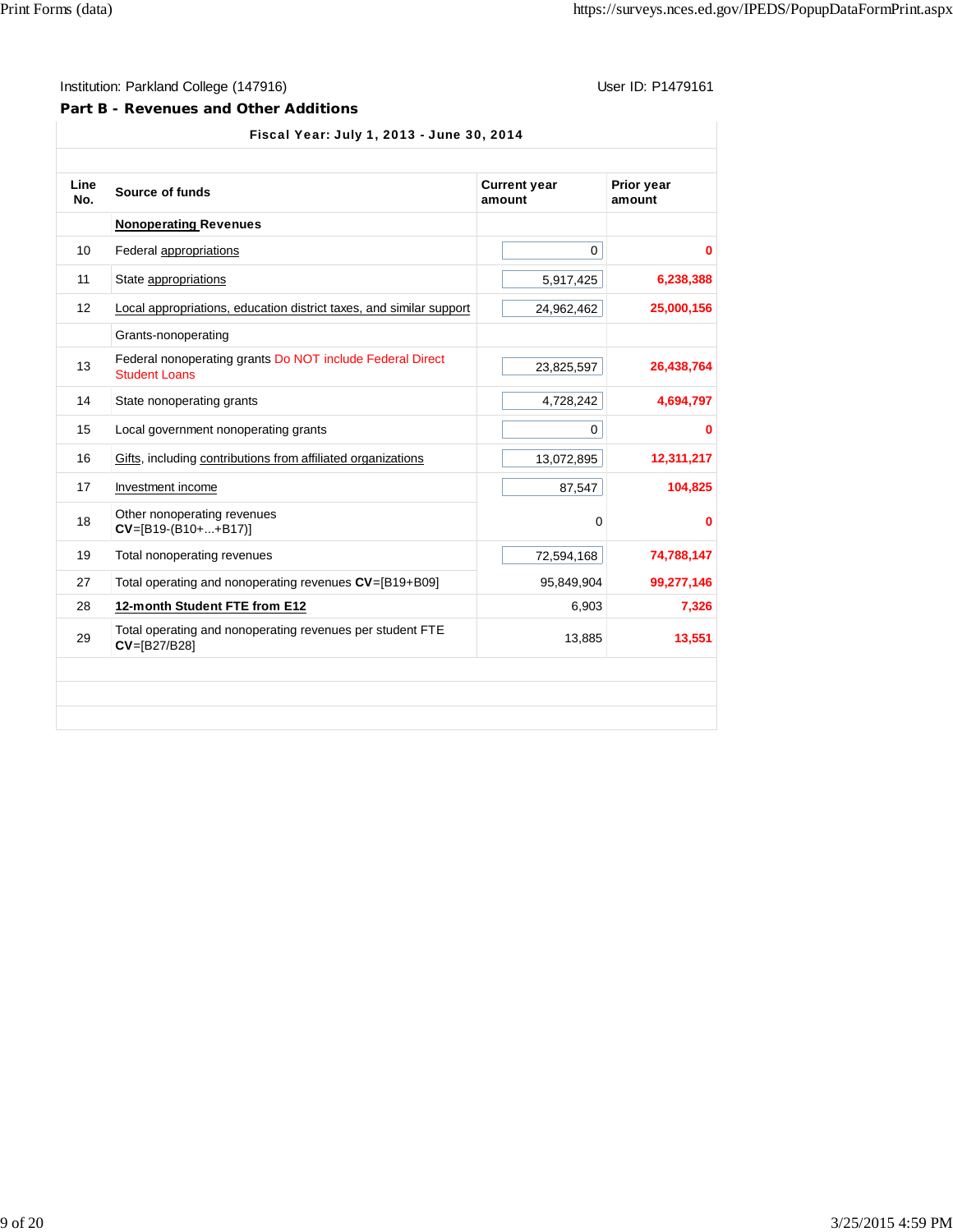### **Part B - Revenues and Other Additions**

|  | Fiscal Year: July 1, 2013 - June 30, 2014 |  |
|--|-------------------------------------------|--|

| Line No. | Source of funds                                              | <b>Current year amount</b> | Prior year amount |
|----------|--------------------------------------------------------------|----------------------------|-------------------|
|          | Other Revenues and Additions                                 |                            |                   |
| 20       | Capital appropriations                                       | 0                          | $\mathbf{0}$      |
| 21       | Capital grants and gifts                                     | 0                          | $\mathbf{0}$      |
| 22       | Additions to permanent endowments                            | 0                          | $\mathbf{0}$      |
| 23       | Other revenues and additions<br>$CV=[B24-(B20++B22)]$        | $\Omega$                   | $\mathbf{0}$      |
| 24       | Total other revenues and additions                           | $\Omega$                   | $\bf{0}$          |
| 25       | Total all revenues and other additions<br>$CV=[B09+B19+B24]$ | 95,849,904                 | 99,277,146        |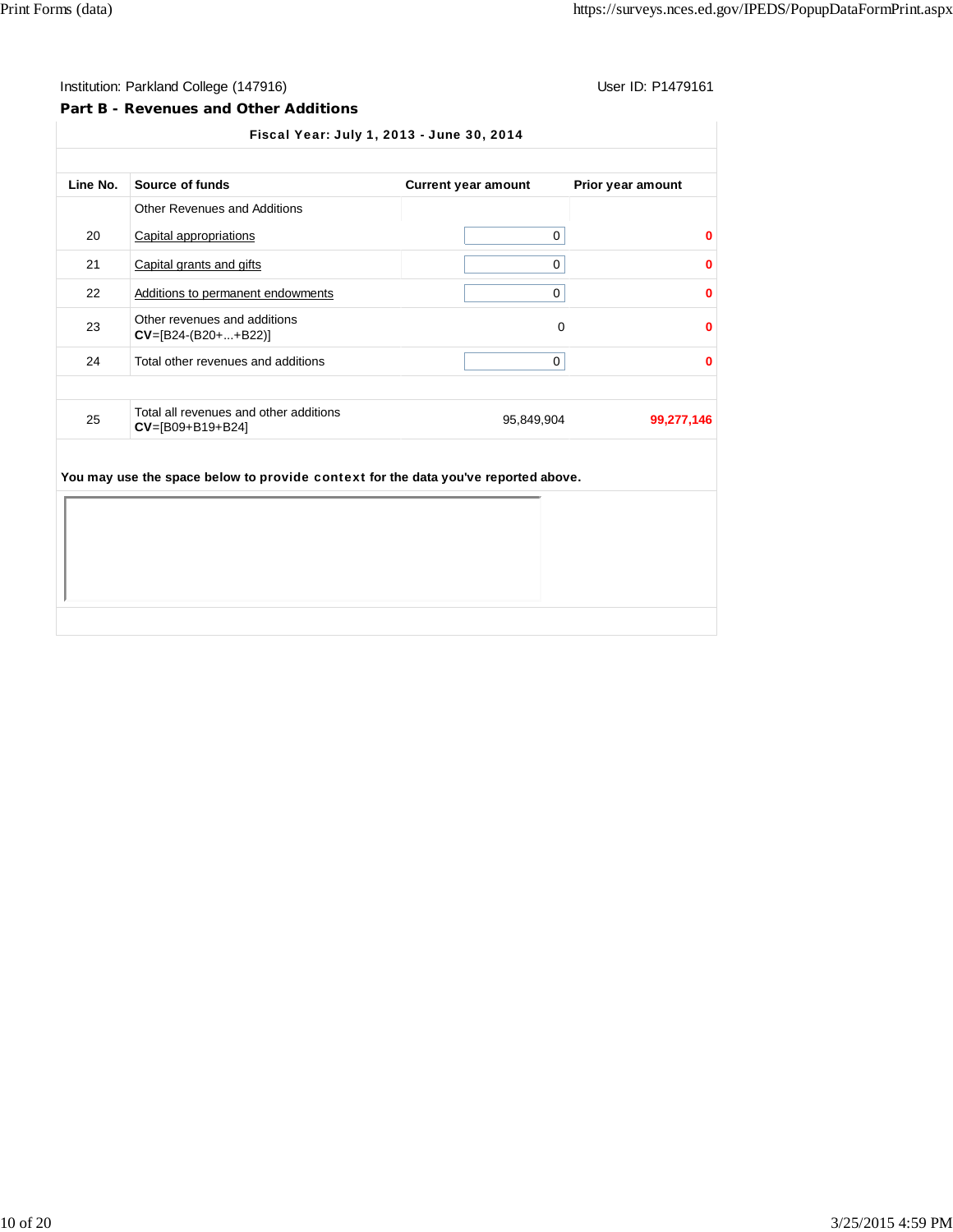### **Part C - Expenses and Other Deductions**

|             |                                                                                                           |                              |                              | Report Total Operating AND Non-Operating Expenses in this section                  | Fiscal Year: July 1, 2013 - June 30, 2014   |              |             |                |                           |
|-------------|-----------------------------------------------------------------------------------------------------------|------------------------------|------------------------------|------------------------------------------------------------------------------------|---------------------------------------------|--------------|-------------|----------------|---------------------------|
|             |                                                                                                           | Report in whole dollars only |                              |                                                                                    |                                             |              |             |                |                           |
|             |                                                                                                           | 1                            | $\overline{2}$               | 3                                                                                  | $\overline{\mathbf{4}}$                     | 5            | $\,6$       | $\overline{7}$ | 8                         |
| Line<br>No. | <b>Description</b>                                                                                        | <b>Total amount</b>          | <b>Salaries and</b><br>wages | Employee<br>fringe<br>benefits                                                     | Operation<br>and<br>maintenance<br>of plant | Depreciation | Interest    | All<br>other   | <b>PY Total</b><br>Amount |
|             | <b>Expenses and</b><br><b>Deductions</b>                                                                  |                              |                              |                                                                                    |                                             |              |             |                |                           |
| 01          | Instruction                                                                                               | 37,784,607                   | 23,042,998                   | 3,956,210                                                                          | 5,903,367                                   | 3,751,707    | 1,130,325   | $\pmb{0}$      | 40,662,352                |
| 02          | Research                                                                                                  | $\mathsf 0$                  | $\mathsf 0$                  |                                                                                    |                                             |              |             | $\pmb{0}$      | 0                         |
| 03          | Public service                                                                                            | 3,163,234                    | 1,335,728                    | 315,039                                                                            | 326,226                                     | 207,500      | 62,516      | 916,225        | 3,320,447                 |
| 05          | Academic<br>support                                                                                       | 8,152,495                    | 3,306,740                    | 817,401                                                                            | 846,427                                     | 538,381      | 162,205     | 2,481,341      | 9,228,718                 |
| 06          | Student<br>services                                                                                       | 7,021,111                    | 3,825,963                    | 945,749                                                                            | 979,332                                     | 622,918      | 187,675     | 459,474        | 7,270,265                 |
| 07          | Institutional<br>support                                                                                  | 14,560,848                   | 5,202,609                    | 1,286,045                                                                          | 1,331,712                                   | 847,054      | 255,203     | 5,638,225      | 13,002,931                |
| 08          | Operation and<br>maintenance<br>of plant (see<br>instructions)                                            | 0                            | 3,170,651                    | 783,761                                                                            | $-9,685,166$                                | $\mathsf 0$  | $\mathbf 0$ | 5,730,754      | 0                         |
| 10          | Scholarships<br>and fellowships<br>expenses,<br>excluding<br>discounts and<br>allowances<br>(from $E11$ ) | $\mathbf 0$                  |                              |                                                                                    |                                             |              |             | $\pmb{0}$      |                           |
| 11          | Auxiliary<br>enterprises                                                                                  | 4,590,517                    | 1,164,596                    | 287,879                                                                            | 298,102                                     | 189,612      | 57,127      | 2,593,201      | 5,884,921                 |
| 14          | Other<br>expenses<br>and deductions<br>$CV=[C19-$<br>$(C01++C13)$                                         | 25,675,215                   | 77,769                       | 1,774,208                                                                          | 0                                           | 22,636       | 6,820       | 23,793,782     | 25,835,971                |
| 19          | Total<br>expenses and<br>deductions                                                                       | 100,948,027                  | 41,127,054                   | 10,166,292                                                                         | $\mathbf 0$                                 | 6,179,808    | 1,861,871   | 41,613,002     | 105,205,605               |
|             | Prior year<br>amount                                                                                      | 105,205,605                  | 41,006,925                   | 10,067,970                                                                         |                                             | 5,860,776    | 1,534,557   | 46,735,377     |                           |
| 20          | 12-month<br><b>Student FTE</b><br>from E12                                                                | 6,903                        |                              |                                                                                    |                                             |              |             |                | 7,326                     |
| 21          | <b>Total</b><br>expenses and<br>deductions<br>per student<br><b>FTE</b><br>CV=[C19/C20]                   | 14,624                       |                              |                                                                                    |                                             |              |             |                | 14,361                    |
|             |                                                                                                           |                              |                              |                                                                                    |                                             |              |             |                |                           |
|             |                                                                                                           |                              |                              | You may use the space below to provide context for the data you've reported above. |                                             |              |             |                |                           |
|             |                                                                                                           |                              |                              |                                                                                    |                                             |              |             |                |                           |
|             |                                                                                                           |                              |                              |                                                                                    |                                             |              |             |                |                           |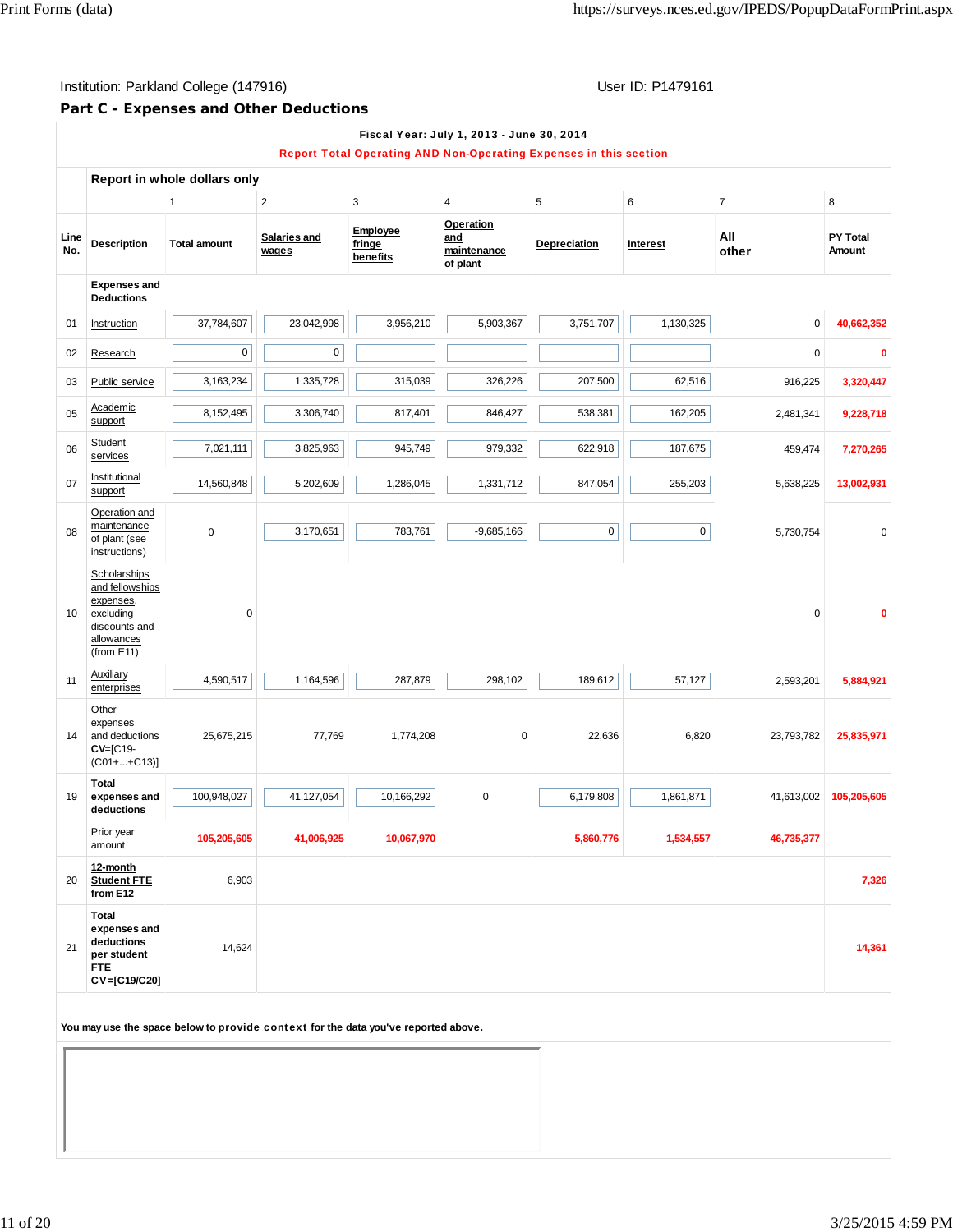# **Part D - Summary of Changes In Net Position**

Fiscal Year: July 1, 2013 - June 30, 2014

| Line No. | Description                                                                             | Current year amount | Prior year amount |
|----------|-----------------------------------------------------------------------------------------|---------------------|-------------------|
| 01       | Total revenues and other additions (from B25)                                           | 95,849,904          | 99,277,146        |
| 02       | Total expenses and deductions (from C19)                                                | 100,948,027         | 105,205,605       |
|          |                                                                                         |                     |                   |
| 03       | Change in net position during year<br>$CV = (D01-D02)$                                  | $-5,098,123$        | $-5,928,459$      |
| 04       | Net position beginning of year                                                          | 94,970,537<br>O     | 87,722,007        |
| 05       | Adjustments to beginning net position and other gains or losses<br>$CV=[D06-(D03+D04)]$ | 1,382,409           | 11,088,710        |
| 06       | Net position end of year (from A18)                                                     | 91,254,823          | 92,882,258        |

This number is correct and agrees to FY2014 financial audit.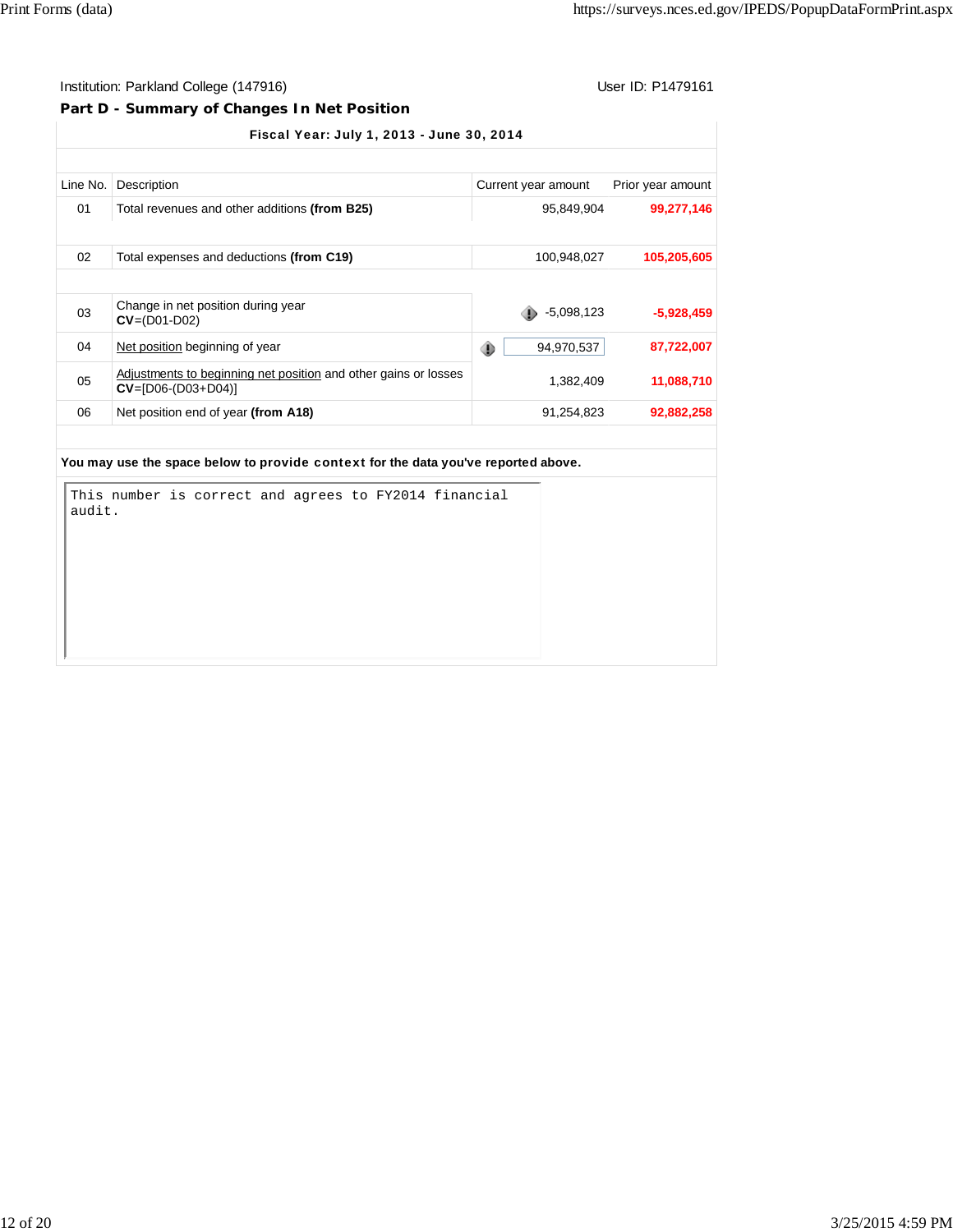# **Part H - Details of Endowment Assets**

| Line<br>No. | <b>Value of Endowment Assets</b>                                                                                                          | <b>Market Value</b> | <b>Prior Year</b><br><b>Amounts</b> |
|-------------|-------------------------------------------------------------------------------------------------------------------------------------------|---------------------|-------------------------------------|
|             | Include not only endowment assets held by the institution, but any<br>assets held by private foundations affiliated with the institution. |                     |                                     |
| 01          | Value of endowment assets at the beginning of the fiscal year                                                                             | 5.544.506           | 4,679,117                           |
| 02          | Value of endowment assets at the end of the fiscal year                                                                                   | 6,093,682           | 5,544,506                           |
|             | You may use the space below to provide context for the data you've reported above.                                                        |                     |                                     |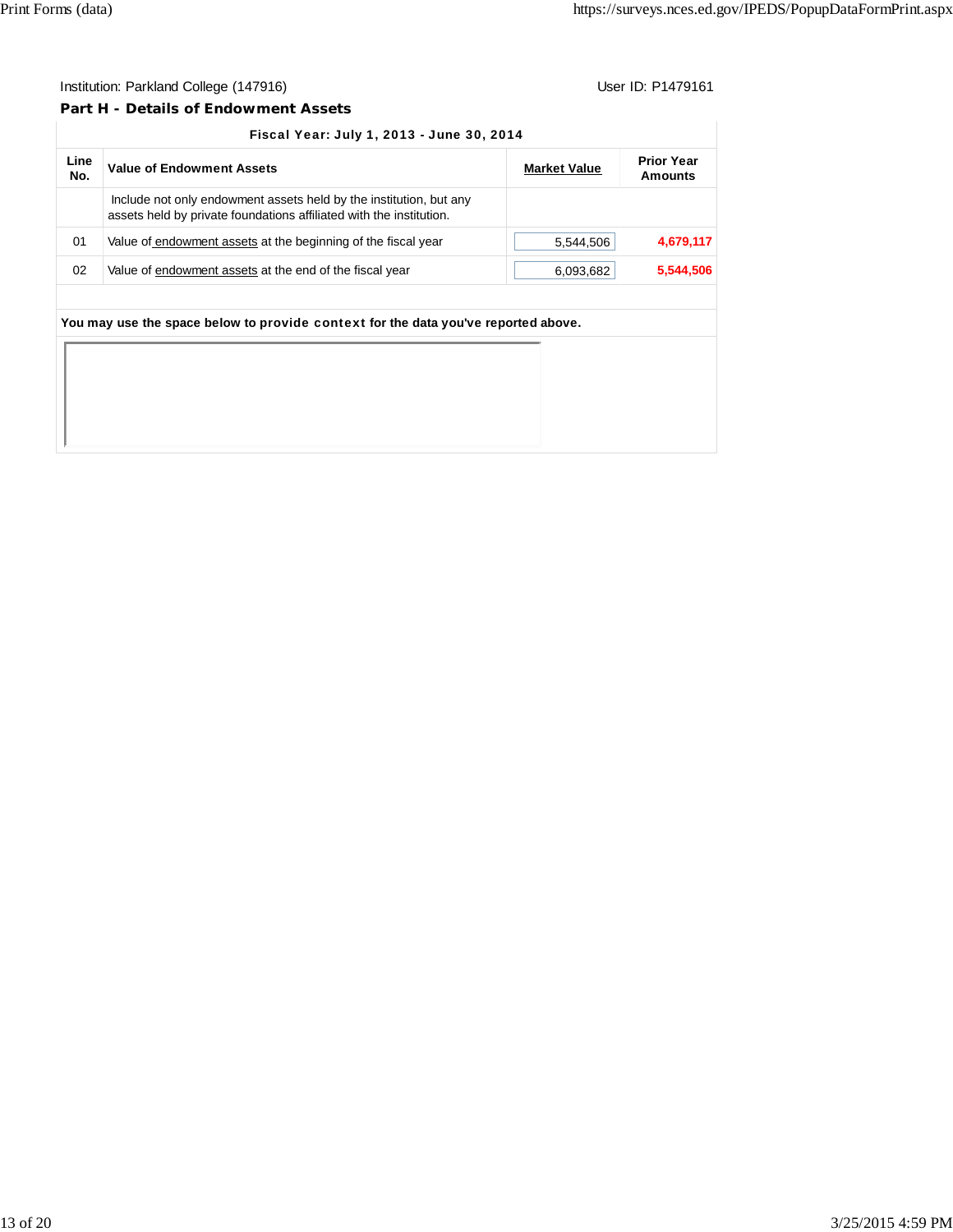# **Part J - Revenue Data for Bureau of Census**

|                 |                                                                |                                                                                                            |                                                                                    | Amount                   |           |                                                 |  |
|-----------------|----------------------------------------------------------------|------------------------------------------------------------------------------------------------------------|------------------------------------------------------------------------------------|--------------------------|-----------|-------------------------------------------------|--|
| Source and type |                                                                | Total for all funds<br>and operations<br>(includes<br>endowment funds,<br>but excludes<br>component units) | Education and<br>general/independent<br>operations                                 | Auxiliary<br>enterprises | Hospitals | Agriculture<br>extension/experiment<br>services |  |
|                 |                                                                | (1)                                                                                                        | (2)                                                                                | (3)                      | (4)       | (5)                                             |  |
| 01              | Tuition and<br>fees                                            | 28,752,226                                                                                                 | 28,752,226                                                                         |                          |           |                                                 |  |
| 02              | Sales and<br>services                                          | 6,281,389                                                                                                  | 1,123,322                                                                          | 5,158,067                |           |                                                 |  |
| 03              | Federal<br>grants/contracts<br>(excludes Pell<br>Grants)       | 0                                                                                                          |                                                                                    |                          |           |                                                 |  |
|                 |                                                                | Revenue from the state government:                                                                         |                                                                                    |                          |           |                                                 |  |
| 04              | <b>State</b><br>appropriations,<br>current &<br>capital        | 5,879,864                                                                                                  | 5,879,864                                                                          |                          |           |                                                 |  |
| 05              | State grants<br>and contracts                                  | 0                                                                                                          |                                                                                    |                          |           |                                                 |  |
|                 | Revenue from local governments:                                |                                                                                                            |                                                                                    |                          |           |                                                 |  |
| 06              | Local<br>appropriation,<br>current &<br>capital                | 0                                                                                                          |                                                                                    |                          |           |                                                 |  |
| 07              | Local<br>government<br>grants/contracts                        | 0                                                                                                          |                                                                                    |                          |           |                                                 |  |
| 08              | Receipts from<br>property and<br>non-property<br>taxes         | 27, 155, 118                                                                                               |                                                                                    |                          |           |                                                 |  |
|                 | Gifts and<br>09 private grants,<br>including capital<br>grants |                                                                                                            |                                                                                    |                          |           |                                                 |  |
| 10              | Interest<br>earnings                                           | 87,547                                                                                                     |                                                                                    |                          |           |                                                 |  |
| 11              | Dividend<br>earnings                                           |                                                                                                            |                                                                                    |                          |           |                                                 |  |
| 12              | Realized capital<br>gains                                      |                                                                                                            |                                                                                    |                          |           |                                                 |  |
|                 |                                                                |                                                                                                            |                                                                                    |                          |           |                                                 |  |
|                 |                                                                |                                                                                                            | You may use the space below to provide context for the data you've reported above. |                          |           |                                                 |  |
|                 |                                                                |                                                                                                            |                                                                                    |                          |           |                                                 |  |
|                 |                                                                |                                                                                                            |                                                                                    |                          |           |                                                 |  |
|                 |                                                                |                                                                                                            |                                                                                    |                          |           |                                                 |  |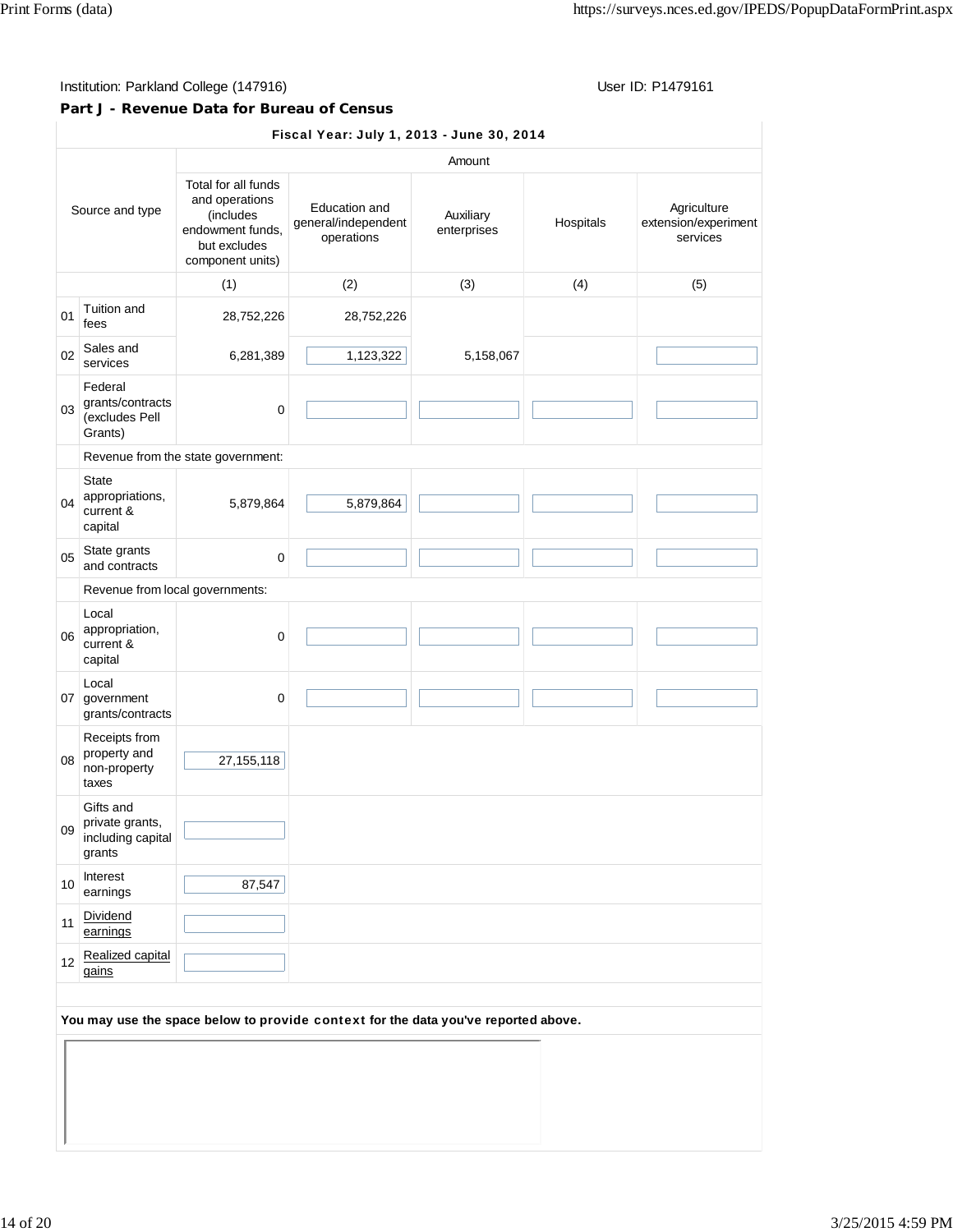# **Part K - Expenditure Data for Bureau of Census**

| Fiscal Year: July 1, 2013 - June 30, 2014 |                                                                                    |                                                                                                            |                                                        |                          |           |                                                     |  |  |
|-------------------------------------------|------------------------------------------------------------------------------------|------------------------------------------------------------------------------------------------------------|--------------------------------------------------------|--------------------------|-----------|-----------------------------------------------------|--|--|
|                                           |                                                                                    |                                                                                                            |                                                        | Amount                   |           |                                                     |  |  |
| Category                                  |                                                                                    | Total for all funds<br>and operations<br>(includes<br>endowment funds,<br>but excludes<br>component units) | Education and<br>general/<br>independent<br>operations | Auxiliary<br>enterprises | Hospitals | Agriculture<br>extension/<br>experiment<br>services |  |  |
|                                           |                                                                                    | (1)                                                                                                        | (2)                                                    | (3)                      | (4)       | (5)                                                 |  |  |
| 01                                        | Salaries and wages                                                                 | 38,498,186                                                                                                 | 37,333,590                                             | 1,164,596                |           |                                                     |  |  |
|                                           | 02 Employee benefits, total                                                        | 8,784,392                                                                                                  | 8,496,513                                              | 287,879                  |           |                                                     |  |  |
| 03                                        | Payment to state<br>retirement funds (maybe<br>included in line 02<br>above)       | $\mathbf 0$                                                                                                |                                                        |                          |           |                                                     |  |  |
| 04                                        | Current expenditures<br>other than salaries                                        | 10,123,989                                                                                                 | 10,123,989                                             |                          |           |                                                     |  |  |
|                                           | Capital outlay:                                                                    |                                                                                                            |                                                        |                          |           |                                                     |  |  |
|                                           | 05 Construction                                                                    | $\mathbf 0$                                                                                                |                                                        |                          |           |                                                     |  |  |
|                                           | 06 Equipment purchases                                                             | 2,612,080                                                                                                  | 2,612,080                                              |                          |           |                                                     |  |  |
| 07                                        | Land purchases                                                                     | $\mathbf 0$                                                                                                |                                                        |                          |           |                                                     |  |  |
|                                           | Interest on debt<br>08 outstanding, all funds<br>and activities                    |                                                                                                            |                                                        |                          |           |                                                     |  |  |
|                                           | 09 Scholarships/fellowships                                                        | 11,823,583                                                                                                 | 11,823,583                                             |                          |           |                                                     |  |  |
|                                           | You may use the space below to provide context for the data you've reported above. |                                                                                                            |                                                        |                          |           |                                                     |  |  |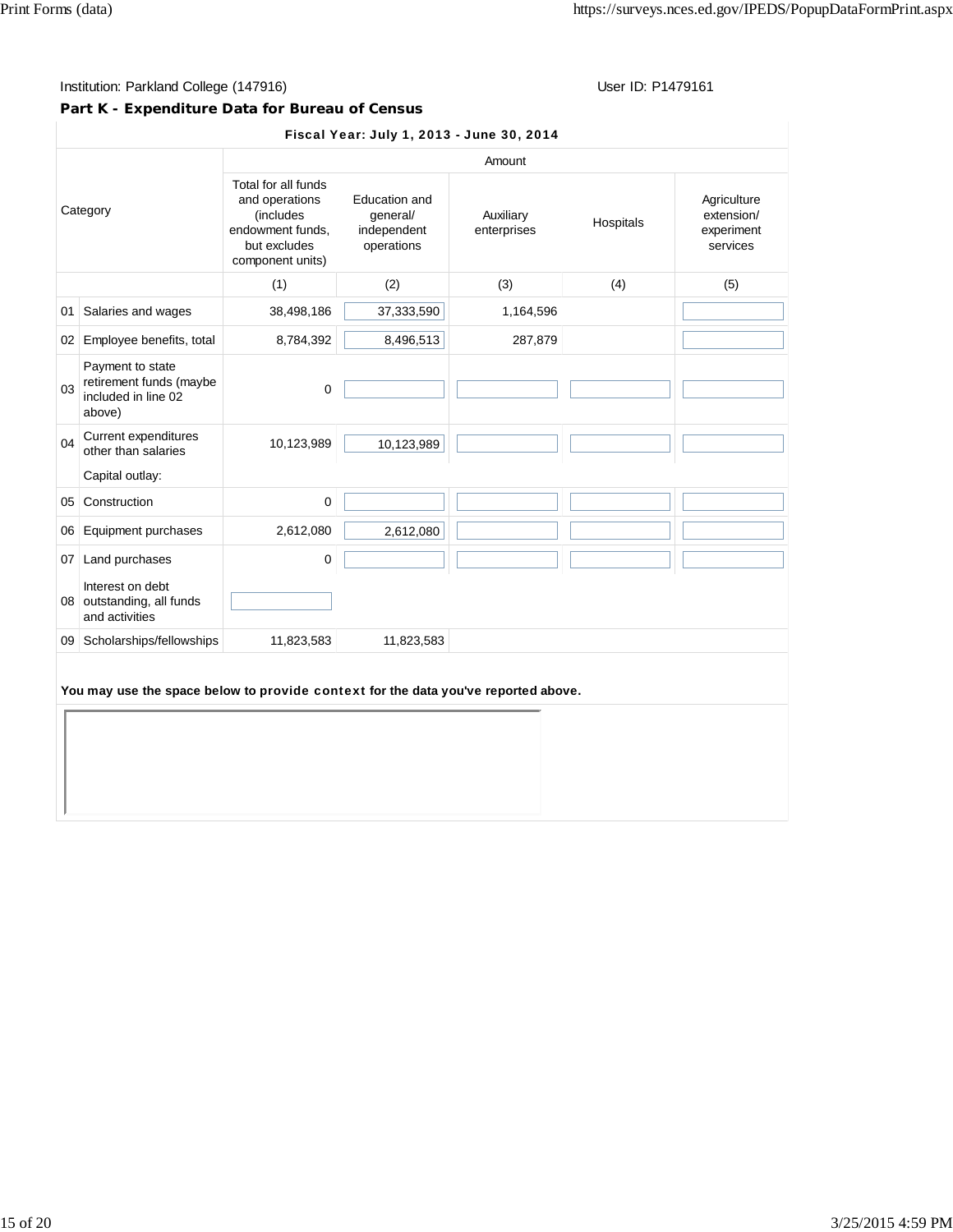### **Part L - Debt and Assets, page 1**

#### Fiscal Year: July 1, 2013 - June 30, 2014

| <b>Debt</b> |                                                         |            |
|-------------|---------------------------------------------------------|------------|
| Category    |                                                         | Amount     |
| 01          | Long-term debt outstanding at beginning of fiscal year  | 69,805,602 |
| 02          | Long-term debt issued during fiscal year                | 2,066,045  |
| 03          | Long-term debt retired during fiscal year               | 3,424,586  |
| 04          | Long-term debt outstanding at end of fiscal year        | 68,447,061 |
| 05          | Short-term debt outstanding at beginning of fiscal year | 1,845,914  |
| 06          | Short-term debt outstanding at end of fiscal year       | 2,274,943  |

#### **You may use the space below to** provide context **for the data you've reported above.**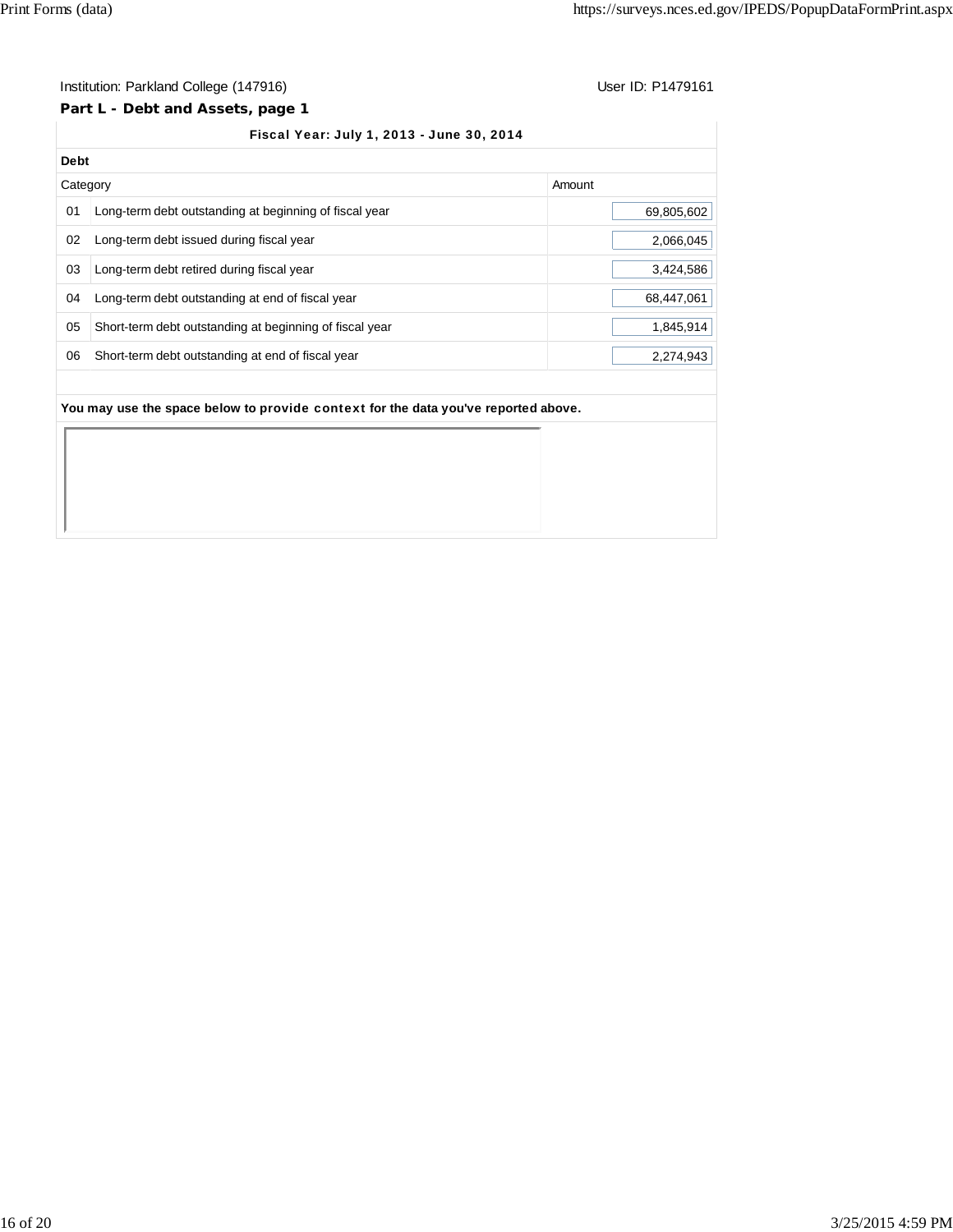# **Part L - Debt and Assets, page 2**

### Fiscal Year: July 1, 2013 - June 30, 2014

| <b>Assets</b>                                                                                 |            |  |  |  |
|-----------------------------------------------------------------------------------------------|------------|--|--|--|
| Category<br>Amount                                                                            |            |  |  |  |
| 07 Total cash and security assets held at end of fiscal year in sinking or debt service funds |            |  |  |  |
| 08 Total cash and security assets held at end of fiscal year in bond funds                    |            |  |  |  |
| 09 Total cash and security assets held at end of fiscal year in all other funds               | 50,748,898 |  |  |  |
|                                                                                               |            |  |  |  |
| You may use the space below to provide context for the data you've reported above.            |            |  |  |  |
|                                                                                               |            |  |  |  |
|                                                                                               |            |  |  |  |
|                                                                                               |            |  |  |  |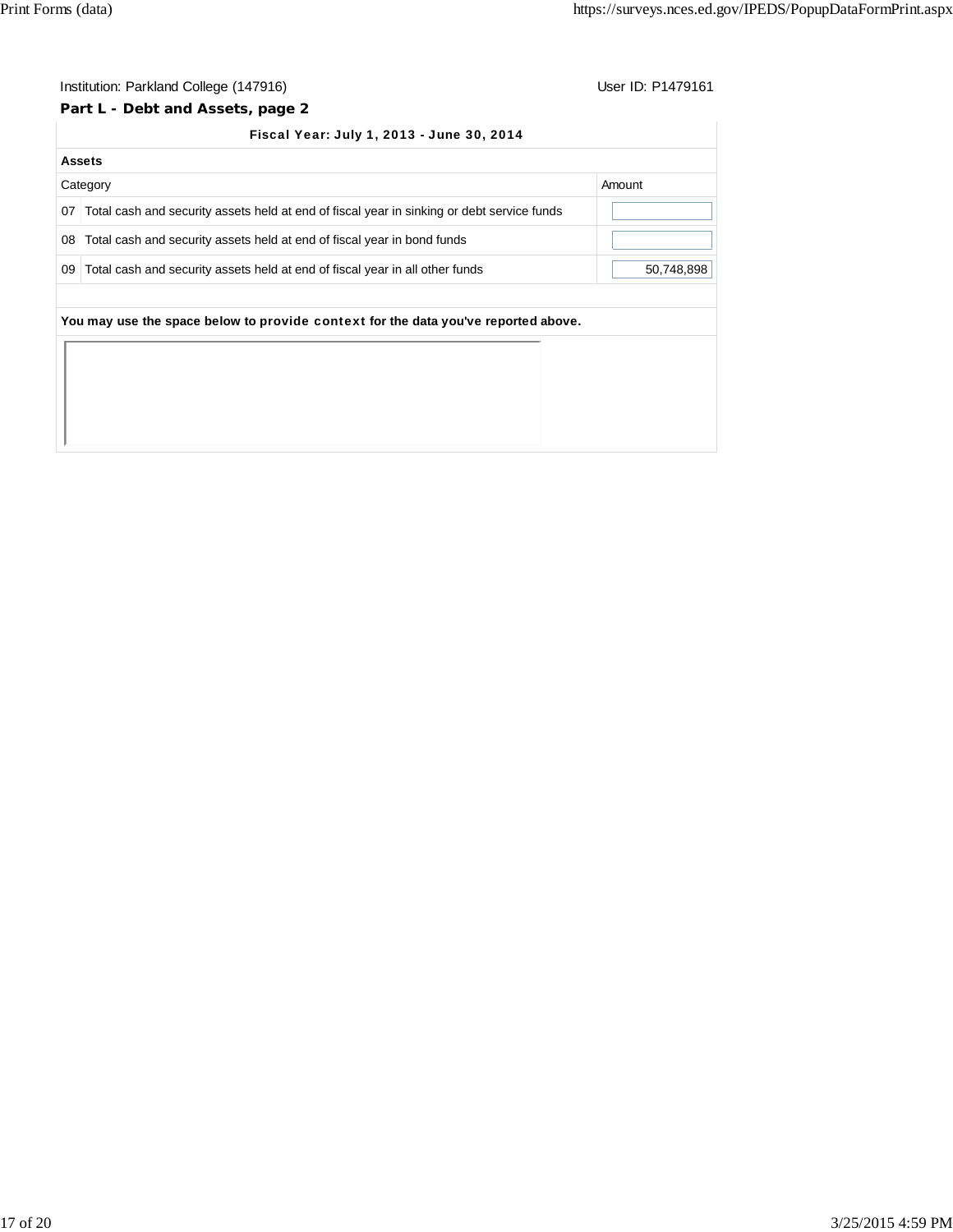# **Prepared by**

|            | This survey component was prepared by:                                                                                                                                                                                                                                                                                                                                |    |                          |    |                   |
|------------|-----------------------------------------------------------------------------------------------------------------------------------------------------------------------------------------------------------------------------------------------------------------------------------------------------------------------------------------------------------------------|----|--------------------------|----|-------------------|
| Ω          | Keyholder                                                                                                                                                                                                                                                                                                                                                             | റ  | <b>SFA Contact</b>       | O  | <b>HR Contact</b> |
| ⊙          | <b>Finance Contact</b>                                                                                                                                                                                                                                                                                                                                                | O  | Academic Library Contact |    | Other             |
| Name:      | Dave Donsbach                                                                                                                                                                                                                                                                                                                                                         |    |                          |    |                   |
| Email:     | DDonsbach@parkland.edu                                                                                                                                                                                                                                                                                                                                                |    |                          |    |                   |
|            |                                                                                                                                                                                                                                                                                                                                                                       |    |                          |    |                   |
| component? | How long did it take to prepare this survey                                                                                                                                                                                                                                                                                                                           | 10 | hours                    | 45 | minutes           |
|            |                                                                                                                                                                                                                                                                                                                                                                       |    |                          |    |                   |
|            | The name of the preparer is being collected so that we can follow up with the appropriate person in the event that there<br>are questions concerning the data. The Keyholder will be copied on all email correspondence to other preparers.                                                                                                                           |    |                          |    |                   |
| System.    | The time it took to prepare this component is being collected so that we can continue to improve our estimate of the<br>reporting burden associated with IPEDS. Please include in your estimate the time it took for you to review instructions,<br>query and search data sources, complete and review the component, and submit the data through the Data Collection |    |                          |    |                   |
|            | Thank you for your assistance.                                                                                                                                                                                                                                                                                                                                        |    |                          |    |                   |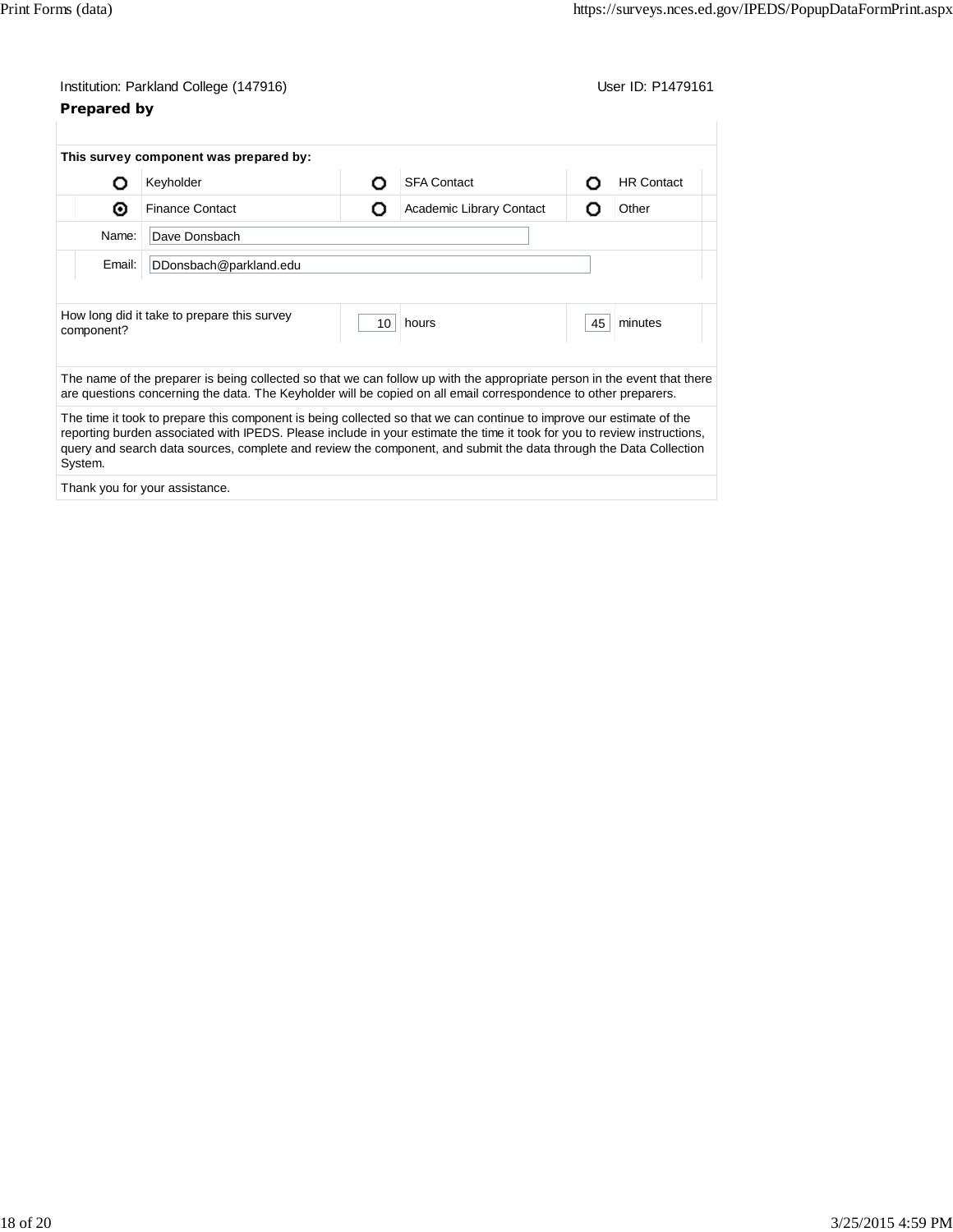# **Summary**

# **Finance Survey Summary**

IPEDS collects important information regarding your institution. All data reported in IPEDS survey components become available in the IPEDS Data Center and appear as aggregated data in various Department of Education reports. Additionally, some of the reported data appears specifically for your institution through the College Navigator website and is included in your institution's Data Feedback Report (DFR). The purpose of this summary is to provide you an opportunity to view some of the data that, when accepted through the IPEDS quality control process, will appear on the College Navigator website and/or your DFR. College Navigator is updated approximately three months after the data collection period closes and Data Feedback Reports will be available through the **Data Center** and sent to your institution's CEO in November 2015.

Please review your data for accuracy. If you have questions about the data displayed below after reviewing the data reported on the survey screens, please contact the IPEDS Help Desk at: 1-877-225-2568 or ipedshelp@rti.org.

| <b>Core Revenues</b>                 |                        |                                   |                                     |  |  |  |  |
|--------------------------------------|------------------------|-----------------------------------|-------------------------------------|--|--|--|--|
| <b>Revenue Source</b>                | <b>Reported values</b> | Percent of total core<br>revenues | Core revenues per FTE<br>enrollment |  |  |  |  |
| Tuition and fees                     | \$16,928,643           | 19%                               | \$2,452                             |  |  |  |  |
| State appropriations                 | \$5,917,425            | 7%                                | \$857                               |  |  |  |  |
| Local appropriations                 | \$24,962,462           | 28%                               | \$3,616                             |  |  |  |  |
| Government grants and contracts      | \$28,553,839           | 31%                               | \$4,136                             |  |  |  |  |
| Private gifts, grants, and contracts | \$13,072,895           | 14%                               | \$1,894                             |  |  |  |  |
| Investment income                    | \$87,547               | 0%                                | \$13                                |  |  |  |  |
| Other core revenues                  | \$1,169,026            | 1%                                | \$169                               |  |  |  |  |
| Total core revenues                  | \$90,691,837           | 100%                              | \$13,138                            |  |  |  |  |
|                                      |                        |                                   |                                     |  |  |  |  |
| Total revenues                       | \$95,849,904           |                                   | \$13,885                            |  |  |  |  |

Other core revenues include federal appropriations; sales and services of educational activities; other operating and nonoperating sources; and other revenues and additions (e.g., capital appropriations, capital grants and gifts, etc.). Core revenues exclude revenues from auxiliary enterprises (e.g., bookstores, dormitories), hospitals, and independent operations.

| <b>Core Expenses</b>    |                        |                                   |                                     |  |  |  |  |  |
|-------------------------|------------------------|-----------------------------------|-------------------------------------|--|--|--|--|--|
| <b>Expense function</b> | <b>Reported values</b> | Percent of total core<br>expenses | Core expenses per FTE<br>enrollment |  |  |  |  |  |
| Instruction             | \$37,784,607           | 39%                               | \$5,474                             |  |  |  |  |  |
| Research                | \$0                    | 0%                                | \$0                                 |  |  |  |  |  |
| Public service          | \$3,163,234            | 3%                                | \$458                               |  |  |  |  |  |
| Academic support        | \$8,152,495            | 8%                                | \$1,181                             |  |  |  |  |  |
| Institutional support   | \$14,560,848           | 15%                               | \$2,109                             |  |  |  |  |  |
| Student services        | \$7,021,111            | 7%                                | \$1,017                             |  |  |  |  |  |
| Other core expenses     | \$25,675,215           | 27%                               | \$3,719                             |  |  |  |  |  |
| Total core expenses     | \$96,357,510           | 100%                              | \$13,959                            |  |  |  |  |  |
|                         |                        |                                   |                                     |  |  |  |  |  |
| Total expenses          | \$100,948,027          |                                   | \$14,624                            |  |  |  |  |  |